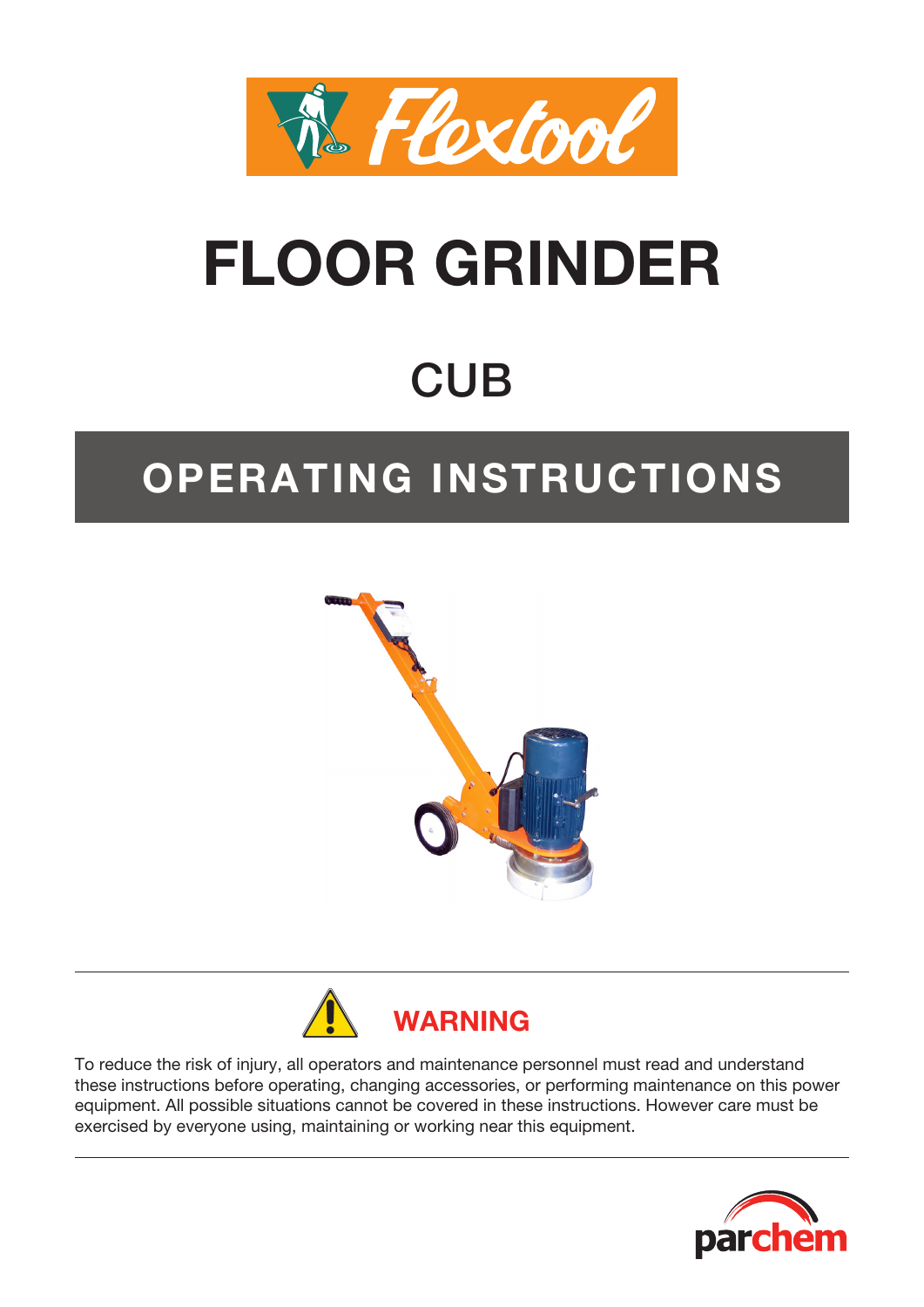## **CONTENTS**

|                    | -2                         |
|--------------------|----------------------------|
|                    |                            |
|                    | $\overline{\phantom{0}}^2$ |
|                    | $2 - 3$                    |
|                    |                            |
|                    |                            |
|                    |                            |
| Trouble shooting 4 |                            |
|                    |                            |
|                    |                            |

### **INTRODUCTION**

Thank you for your selection of Parchem equipment. Parchem has specialised in the design and manufacture of quality products since 1951.

We have taken care in the assembly and testing of this product. Should service or spare parts be required, prompt and efficient service is available from our branches.

General Safety Instructions for the Operation of Power Equipment

The goal of Parchem is to provide power equipment that helps the operator work safely and efficiently. The most important safety device for this or any tool is the operator. Care and good judgement are the best protection against injury. All possible hazards cannot be covered here, however we have highlighted some of the important items. Operators should look for and obey Caution, Warning and Danger signs placed on equipment, and displayed in the workplace. Operators should also read and follow safety instructions packed with each product.

Learn how each machine works. Even if you have previously used similar machines, carefully check out each machine before you use it. Get the "feel" of it and know its capabilities, limitations, potential hazards, how it operates, and how it stops.

#### **APPLICATIONS**

- Removing trowel marks, worn sealants, plaster, paint and surface blemishes.
- Terrazzo floors
- Finish grinding joint surfaces

#### **FUNCTION AND CONTROLS**

The CUB Floor Grinder is fitted with 2.2KW single-phase motor. The motor offers a direct drive to the grinding plate with the incorporation of a flexible coupling between the motor and the plate. The shroud system of this grinder is unique in design, automatically adjusting to suit segment height and floor angle. This shroud system, when used in conjunction with an appropriate industrial vacuum unit, eliminates dust loss during grinding. The shroud has a removable section to enable the operator to grind close up to the wall. please note that dust loss is likely when this section is removed. The grinder comes complete with a water connection for wet grinding should this be required.

This incorporates a ball valve allowing the operator to regulate the water supply to obtain the best grinding results.

The grinder has a foldable handle, which enables it to be easily transported in the boot of most small vehicles. The rear wheels can also be extended outward should the operator want more

stability from the grinder. This requires the use of a 13 mm socket or spanner.

The operator can also raise or lower the height of the handle to maximize their comfort when using the grinder.

### **HAZARDS AND RISKS**

GENERAL GUIDELINES

- NEVER allow an untrained person to operate machine without adequate instruction.
- **ENSURE all users read, understand and follow the operating** instructions.
- SERIOUS INJURY may result from improper or careless use of this machine.
- USE correct manual handling techniques when moving the surface grinder. The machine is fitted with wheels for transport.

#### ! MECHANICAL HAZARDS

DO NOT operate the machine unless all protective guards are in place.

KEEP hands and feet clear of rotating and moving parts as they will cause injury if contacted.

- ENSURE both the machine and the operator are stable by setting up on a level surface. Make sure the machine does not tip over, slide or fall while in operation or unattended.
- DO NOT leave the machine in operation while it is unattended.
- EXERCISE CARE when operating the unit. Extended exposure to vibration or repetitive work actions may be harmful to hands and arms.
- NEVER stand on the unit while it is operating.
- ONLY USE the recommended arinding discs or seaments. Allow the machine to cool before servicing or replacing parts, severe burns may be caused by coming in contact with hot discs or segments.
- **ENSURE** that repairs to the motor and machine are carried out by qualified personnel..

#### ! ELECTRICAL HAZARDS

- ENSURE that the grinder is disconnected from electric power source and motor operation switch is in the OFF position before removing the guards or making adjustments.
- **ENSURE** that the area requiring grinding does not contain any "live" electrical cables, gas, water or communication services which may be damaged by the action of the unit.
- **ENSURE that electrical cables and plugs are in good working** condition before using the grinder.
- ENSURE if the grinder is used in a wet / damp environment that a residual current device (RCD) safety switch is used to reduce the risk of electric shock
- ENSURE if an extension cord is used, it is suitable for outdoor use and in good working condition. Never connect multiple extension cords and limit the extension cord length to 20m
- **BEFORE USE check the condition of all cables, the motor** starter box, and power lead / plug to ensure it is in good working condition. If there are any signs of deterioration and / or damage, do not use the grinder
- DO NOT damage the grinder electrical cables by carrying the grinder by the cables, hang the grinder by the cables, or pull on the power lead to remove the power plug
- DO NOT adjust any settings within the motor starter box as they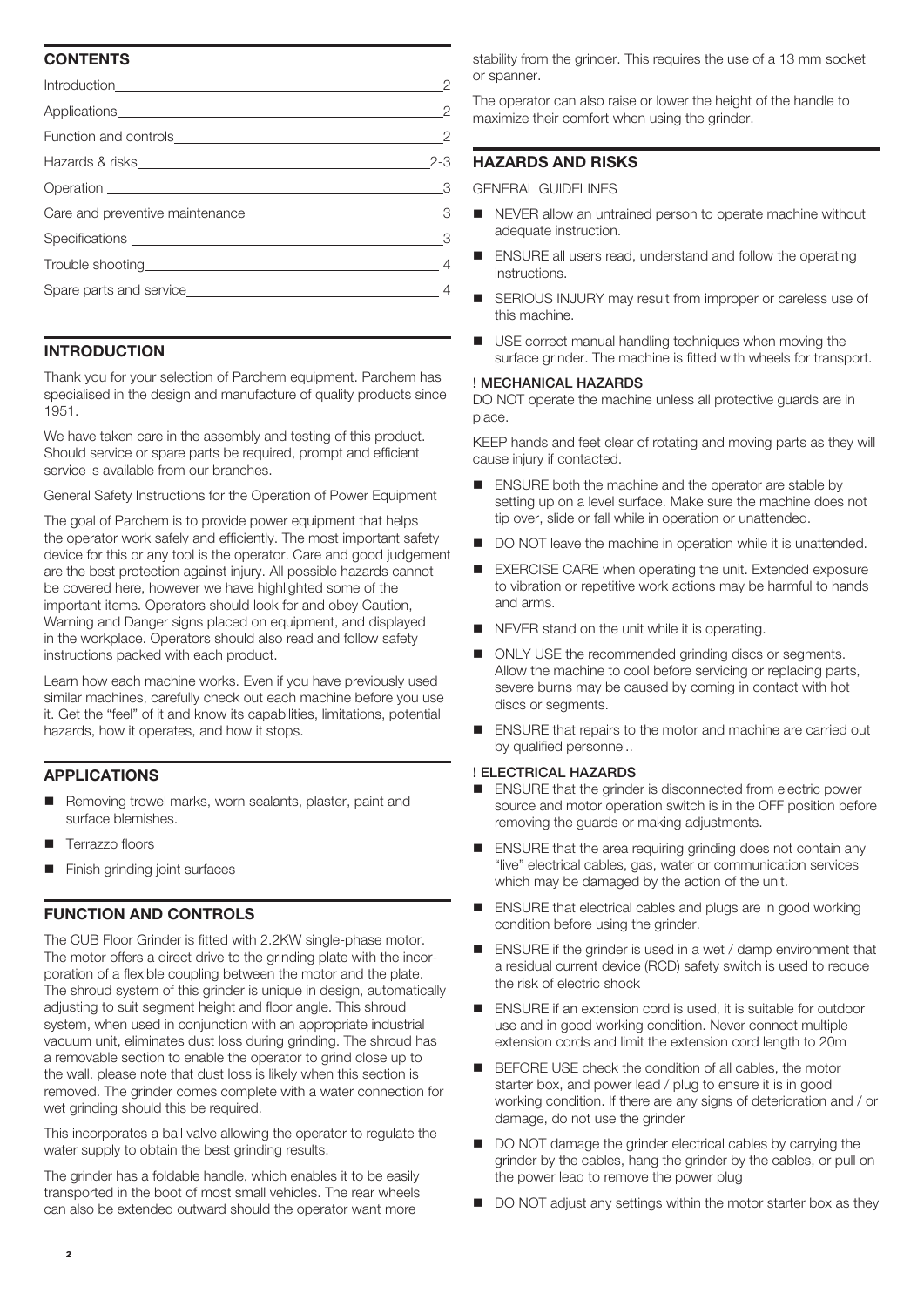have been set to ensure the correct operation of the grinder

#### ! NOISE HAZARDS

- **EXCESSIVE NOISE can lead to temporary or permanent loss of** hearing.
- WEAR approved hearing protection as required by Occupational Health and Safety regulations while operating the machine to limit noise exposure.

#### PROTECTIVE CLOTHING

 WEAR eye protection and dust mask when working in a dusty environment.

Protective clothing and footwear may also be necessary.

#### ! ADDITIONAL HAZARDS

- **BEWARE of uneven or slippery work surfaces, which could** create slips, trips and falls.
- EXERCISE care when working in the vicinity of unprotected holes or excavations.

#### SAFETY PRECAUTIONS IN OPERATIONS

The grinder has been designed to minimise noise and vibration levels and to provide maximum operator safety. However, incorrect use of the grinder may cause serious injury, therefore the following precautions must be taken:

1. Do not use the grinder for longer than prescribed in your local environmental working regulations, as the noise load from extensive daily use may result in hearing defects.

2. Always use protective earplugs or earmuffs, goggles, gloves and correct footwear.

3. Do not modify the grinder in any manner, or use a machine that has been modified by anyone other than the manufacturer or authorised dealer.

4. Do not add weight to the machine to make the grinder work harder. Instead reduce the number of segments on the grinding plate to increase performance.

5. Be sure that re-tipped and new grinding plates are properly balanced.

6. Do not run the grinder with grinding head raised any higher than necessary, i.e. tipped back on handle.

7. Always be sure that folding handle latch is secure and has not vibrated loose after use.

8. When grinding, the machine is exposed to high vibration. Occasionally check for fastener tightness.

#### **OPERATION**

The grinder is designed for both dry and wet grinding. For dry grinding, ensure a suitable industrial vacuum is connected and that operator is wearing suitable breathing respiratory equipment.

#### STARTING THE GRINDER

1. Check the grinding plate being used are suitable for the material being ground AND

#### THAT THEY ARE CORRECTLY BALANCED.

2. Check that the grinding plates being used are in good order and properly attached, with all countersunk bolts firmly in place. Check this occasionally during use, as they can work loose during operation.

3. Check that all Tri-knobs and the folding handle latch are tight and firm.

- 4. Raise the grinding plates from the floor.
- 5. Start the motor by pressing the black switch on the starter box.
- 6. Lower the grinding plate and commence grinding.

#### SHUTTING DOWN THE GRINDER

1. De-press the red stop button on the starter box.

#### **CARE AND PREVENTIVE MAINTENANCE**

- Check folding handle latch periodically. This is adjustable. To adjust, loosen the lock nut on the latch and then screw in the threaded paw until a satisfactory tensions has been achieved.
- Inspect the grinding discs or segments before each use.
- Check all fasteners for tightness as the machine is subject to vibration.
- Clean the underside of the unit regularly to prevent a build-up of material.
- The wheel bearings are a sealed type, and require no regular greasing.

#### **SPECIFICATIONS**

#### FLOOR GRINDER

| <b>Product Part Number</b> | ART-CUB                                            |
|----------------------------|----------------------------------------------------|
| <b>Product Description</b> | Fllor Grinder                                      |
| Product Model              | <b>ART-CUB</b>                                     |
| Motor Output               | 2200W                                              |
| Power Source               | Electricity, AC 220v - 240v,<br>50Hz, single phase |
| Plate Type                 | Standard 10" plate or Alpha<br>Shoe                |
| Plate Diameter             | 250 mm                                             |
| Plate Speed                | 1470mm                                             |
| Removable Shroud Section   | Yes                                                |
| <b>Active Dust Shroud</b>  | Yes                                                |
| Foldable Handle            | Yes                                                |
| <b>Base Material</b>       | Epoxy coated steel                                 |
| Unit Weight                | 42 kg                                              |